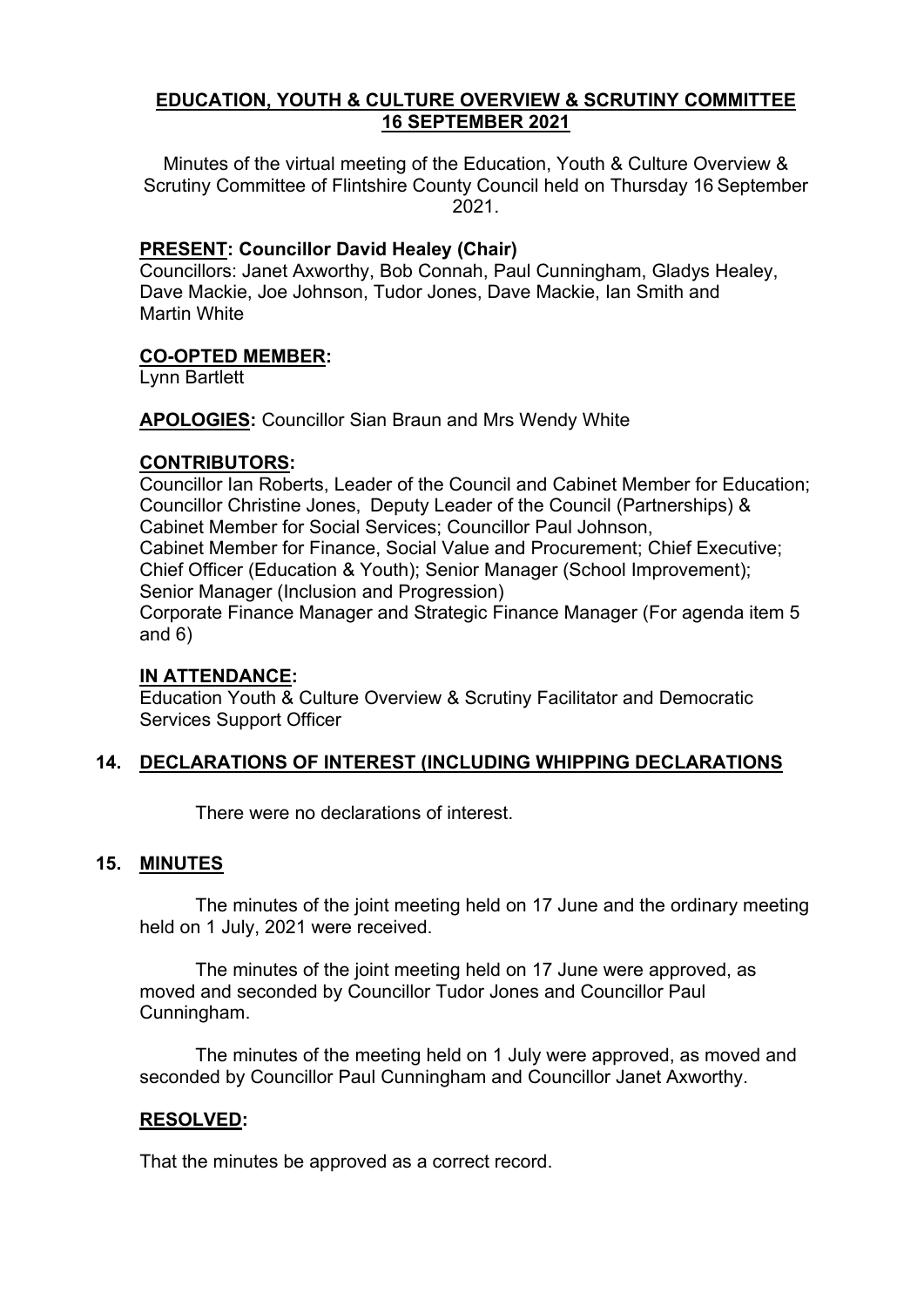## **16. FORWARD WORK PROGRAMME AND ACTION TRACKING**

The Overview & Scrutiny Facilitator presented the report and confirmed that the Forward Work Programme had been populated since the last meeting of the Committee. She drew Members attention to the report on Elective Home Education, scheduled to be presented at the next meeting of the Committee, which had been added to the Forward Work Programme, following a request from Councillor Gladys Healey at a recent meeting.

The Facilitator suggested amendments to the Forward Work Programme, which included a verbal update at the next meeting which would cover the portfolio risks identified by the Recovery Committee around the impact of the pandemic on children and young people on their health and emotional wellbeing and the resilience in schools whilst managing a significant number changes. It was also suggested that an update report on the successful delivery of the Flintshire Play schemes and Welsh Government funded Summer of Fun programme be reported to the December meeting. The Committee supported the addition of the suggested items.

The Facilitator also provided information on the two ongoing actions, as outlined in appendix 2 of the report.

In response to questions on the report on Elective Home Education, the Chief Officer confirmed that the report would provide information of the numbers of pupils currently being electively home educated together with the Council's Statutory Responsibilities and an overview of how the Inclusion Welfare Service discharges the Council's function with regard to these pupils. The report would also provide a broad overview of the reasons why parents had made the decision to electively home educate their children.

The recommendations, as outlined within the report, were moved and seconded by Councillor Paul Cunningham and Councillor Tudor Jones.

# **RESOLVED:**

- (a) That the Forward Work Programme be noted;
- (b) That the Facilitator, in consultation with the Chair of the Committee, be authorised to vary the Forward Work Programme between meetings, as the need arises; and
- (c) That the progress made in completing the outstanding actions be noted.

# **17. BUDGET 2022/23 – STAGE 2**

The Chief Executive, Corporate Finance Manager and Chief Officer (Education & Youth) introduced the second budget stage report which detailed the forecast and the cost pressures which would make-up the total budget requirement.

A report to Cabinet and the Corporate Resources Overview & Scrutiny Committee in July provided an updated position on the budget for 2022/23. The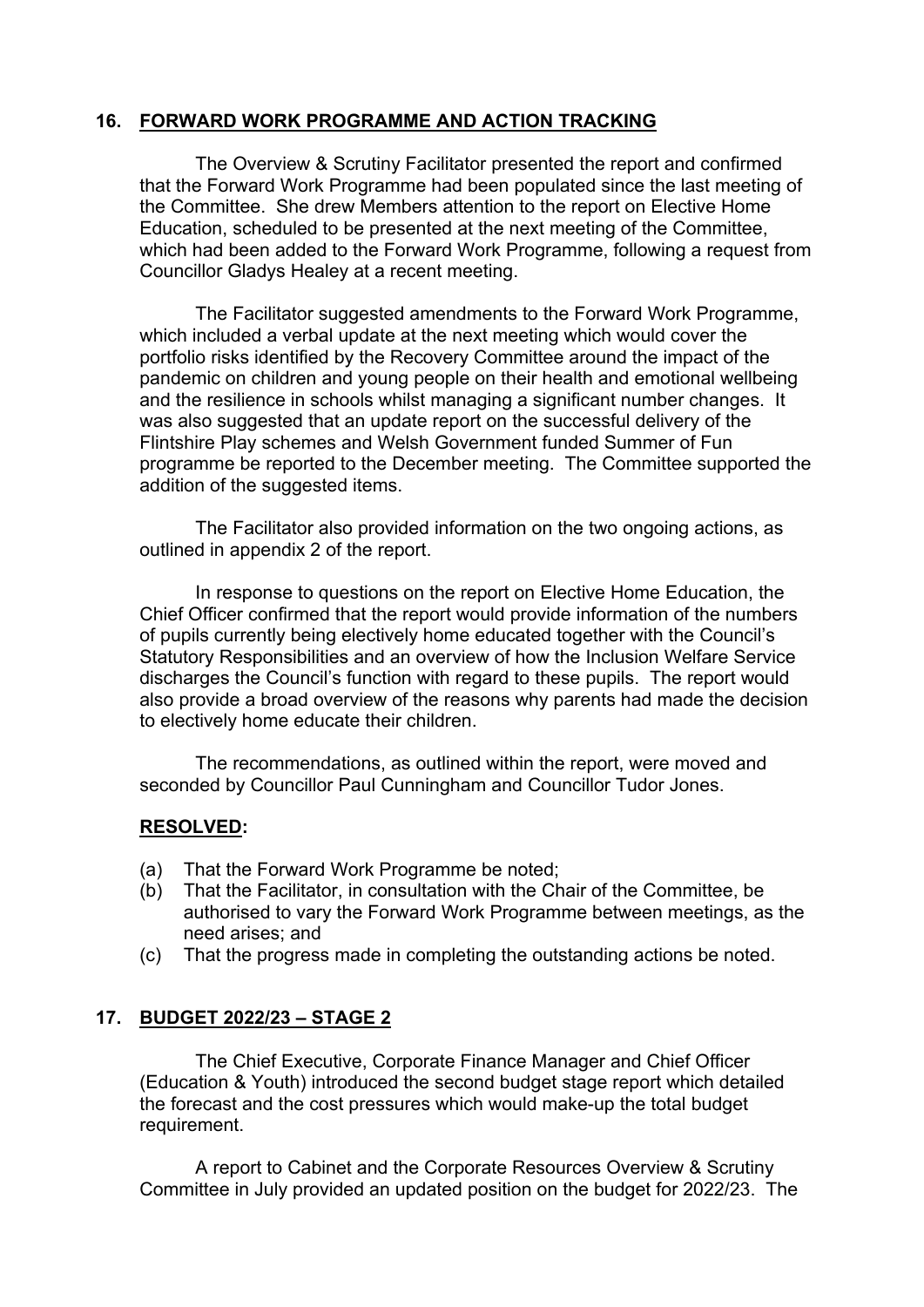cost pressures identified were referred to the respective Overview & Scrutiny Committees with a request that they all undergo a rigorous review. The details of the cost pressures for Education and Youth were included in the report.

The Chief Executive, Corporate Finance Manager and Chief Officer (Education & Youth) provided a detailed presentation which covered the following areas:-

- Purpose and Background
- Summary Totals of Cost Pressures Education & Youth Pressures
	- ▶ School Budget Pressures
- Summary of all Cost Pressures
- Out of County Budget Pressure
- Strategic Solutions
- Update on Efficiencies
- Budget Timelines

In response to comments and questions around funding for free schools meals, the Chief Officer confirmed that the challenges to purchase a meal and a snack had been highlighted by students and it was hoped that if there was flexibility within the budget to uplift this, it would be very much welcomed. The situation in primary schools was that meals were prepared meals from a number of options. At the secondary level it was more of a cafeteria style with more choices available for the young people. The current free school meal allowance for all sectors is £2.35 per day. This is just enough at Secondary to buy a sandwich, a piece of fruit and a bottle of water or a meal deal but feedback via the Children's Services Forum indicates that this is insufficient e.g. does not allow for breakfast or mid-morning snack. The Chief Officer also confirmed that NEWydd were very skilled in providing excellent food which met the standard nutritional requirements. An uplift for the secondary aged pupils would be beneficial.

The Chief Executive reported that an increase in free school meal allowance had been included within the Medium Term Financial Strategy (MTFS), to increase the allowance subject to affordability. He welcomed the cost pressures at Plas Derwen PRU, which were aspirations to improve the learning environment and provide greater capacity. Regarding the cost pressures for new posts, this had been circulated to all portfolios to provide information on their critical needs for which a robust process had been undertaken to prioritise those which required serious consideration. The pandemic had accentuated some of the gaps but these would be reviewed if a balanced budget was not achieved next year.

Councillor Dave Mackie supported the comments made by the Chief Officer around the uplift in free school meals, which had been raised as a concern by young people at meetings of the Children's Services Forum. He commented on cost pressures and said that some of them had been agreed during the setting of the 2021/22 budget and suggested that where cost pressures had been agreed in previous years, this should be indicated in the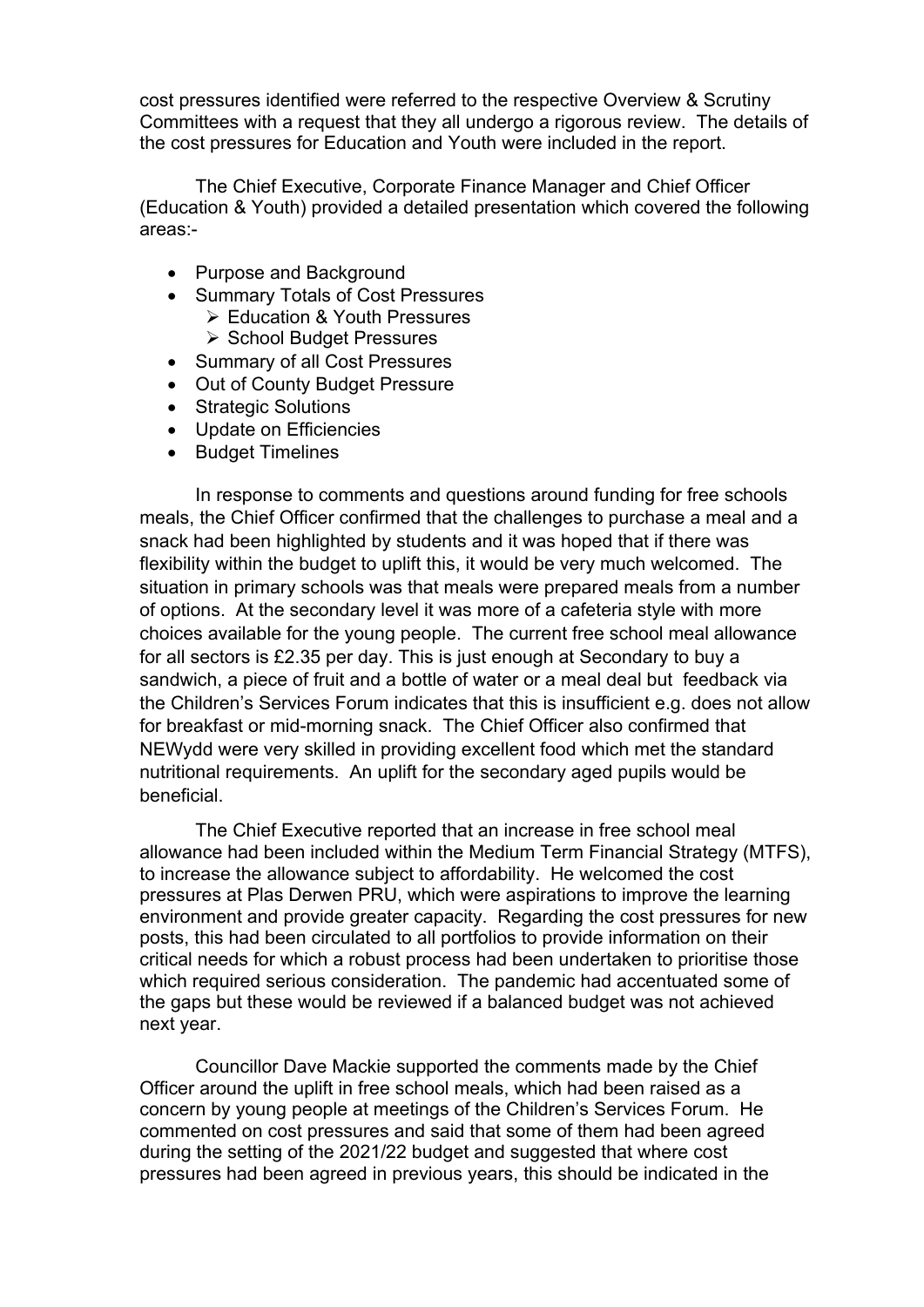reports. The Chief Executive suggested that future reports be adjusted to include pre-agreed decisions and new cost pressures for the 2022/23 budget.

Councillor Janet Axworthy commented on the cost pressures for the Joint Archive Service and said that it was disappointing that the recent lottery bid had been unsuccessful. She hoped that future bids would be successful as this was such an important initiative within the Council. The Chair asked if there had been any feedback on the lottery bid. The Chief Officer agreed that the unsuccessful bid had been disappointing but provided an assurance that the bid was excellent and that nothing more could have been done to improve the bid but unfortunately there had been insufficient national funds available.

The Chair commented on discussion held between the Welsh Local Government Association (WLGA) and the WG around the settlement for teacher's pay. He said that the decision for 1% of the increase to be funded locally had financial implications on the Council and schools and sought clarification on how this would be funded. He also asked if WG had indicated if they would be fully funding green book pay awards.

In response, the Chief Executive confirmed that 1% of the increase would be funded between schools and the Council. Moving forward, work had to be carried out on how future pay awards would be funded but for the remainder of 2021/22 it would be funding through the reserves with the full recurring amount going into the base budget. He reiterated that the Council's position was to expect Governments to fully fund pay awards particularly WG as it was a devolved issue. He also confirmed that there was no additional funding for the green book pay awards in the current financial year as this was still under negotiation and not complete.

The Leader of the Council commented on previous statements from WG that the introduction of the Additional Learning Needs Bill would be cost neutral and that this had not been the case. At a recent meeting with the WLGA and WG concern had been raised again around providing necessary funding to meet the requirements of the Bill. He also provided information about the extensive discussions between the WLGA and WG around pay awards and the WG expected Local Authorities to prepare calculations in anticipation of the pay awards agreed. He said that it was difficult to anticipate what figure the independent review panel was likely to put forward and when the award would be announced.

Councillor Mackie commented on the investment in delegated school budgets, as outlined within the report and presentation. He said that the additional £1M allocated within the 2021/22 budget had been welcomed and he fully appreciated that its purpose had been linked to the Estyn Inspection recommendation that the reduction in school budget deficits was managed more effectively. He said that he was unsure how the additional £1M cost pressure for the 2022/23 budget would be allocated to schools and asked why it was felt necessary to include an additional £1M.

In response, the Chief Executive explained that there were two £1M allocations, £1M within the 2021/22 budget and £1M proposed within the 2022/23 budget. He was pleased the Council was in a position to have any additional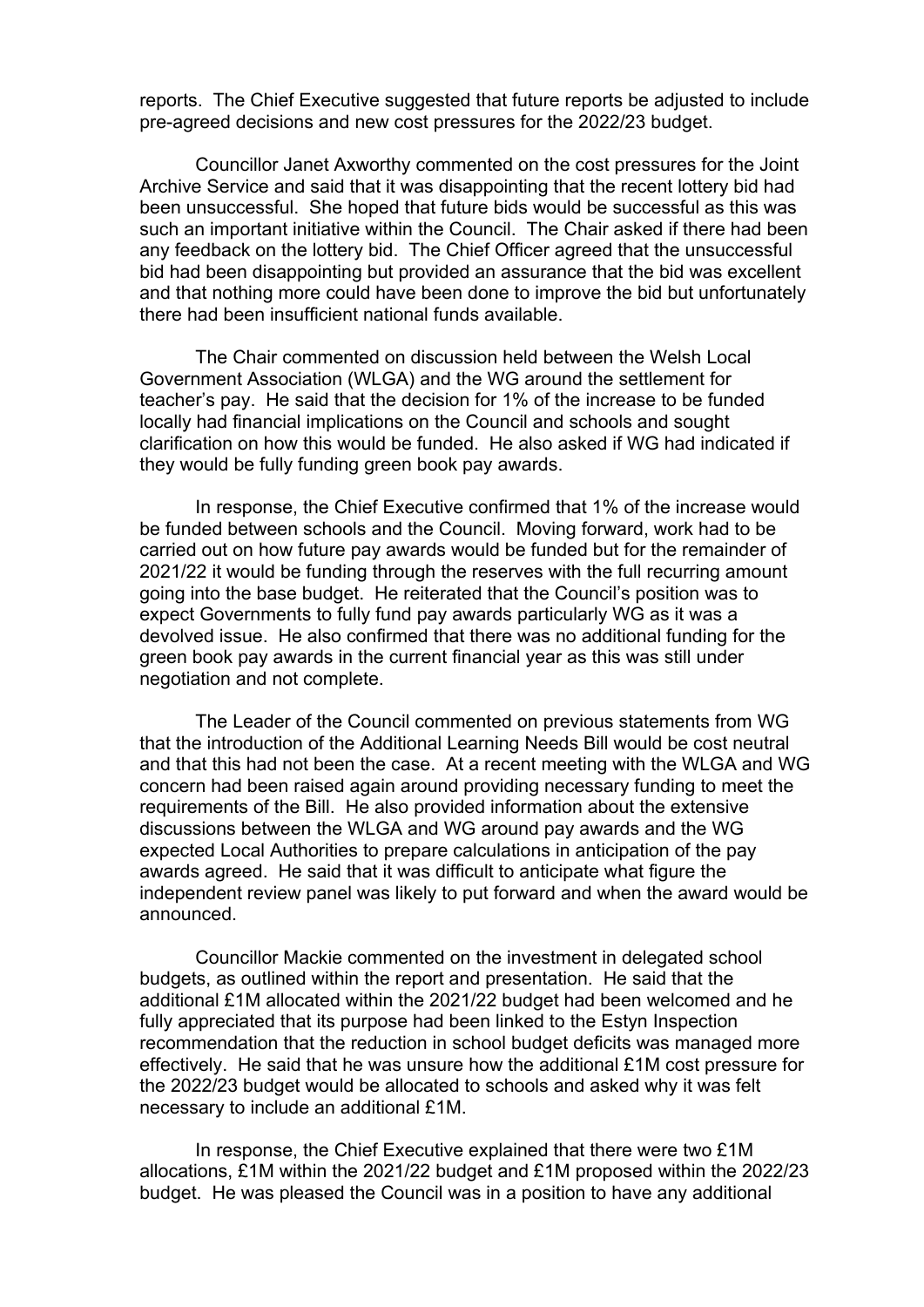money available within the budget before decisions were made on how it was spent. Last year's £1M for 2021/22 remained the same for 2122/23 and the proposals were how this extra £1M could be used from next April. He said that its predominant purpose was to support secondary schools with recurring deficits and/or secondary schools that could move into an increasing deficit position. The Chief Executive added that the amount which was put in last year recurred and was in the base budget for this year. The additional £1M, if supported, would be used to reduce deficits as per the Estyn recommendation.

The Leader of the Council echoed the Chief Executive's comments and explained that it was for all Members of the Council to decide whether the proposed additional £1M would be included within the 2022/23 budget. He said that he was pleased to see that the number of secondary schools in a surplus budget position was improving.

Councillor Mackie sought clarification on what the £1M investment in delegated schools budget would be used for and felt that this information was necessary to enable Members to support the budget setting process. The Chief Executive explained that it was very early in the budget setting process and that the proposed £1M additional funding may not be included in the final budget proposals if it was not affordable. Prior to setting the budget, information on how this additional funding would be allocated would be provided to all Members.

The Chair thanked the Committee and officers for the detailed discussion around the proposed cost pressures outlined within the report.

Following discussion on the recommendations outlined within the report, it was suggested that the Committee support the portfolio cost pressures and that no further cost efficiency areas be proposed. It was also suggested that further information on how the proposed £1M investment in delegated school budgets is disseminated to Schools be provided to the Committee.

The recommendations, as outlined above, were moved and seconded by Councillor Dave Mackie and Councillor Paul Cunningham.

### **RESOLVED:**

- (a) That the Committee supports the Education and Youth Portfolio cost pressures;
- (b) That no further cost efficiency areas be proposed by the Committee to be explored further; and
- (c) That further information on how the proposed £1M Investment in Delegated School Budgets is disseminated to Schools be provided to the **Committee**

### **18. SCHOOL RESERVES YEAR ENDING 31 MARCH 2021**

The Chief Officer (Education & Youth) presented the report which provided information on the overall level of reserves held by Flintshire schools. The level of school reserves had increased across all sectors and was in part due to the number of additional grants being awarded to schools in recognition of the issues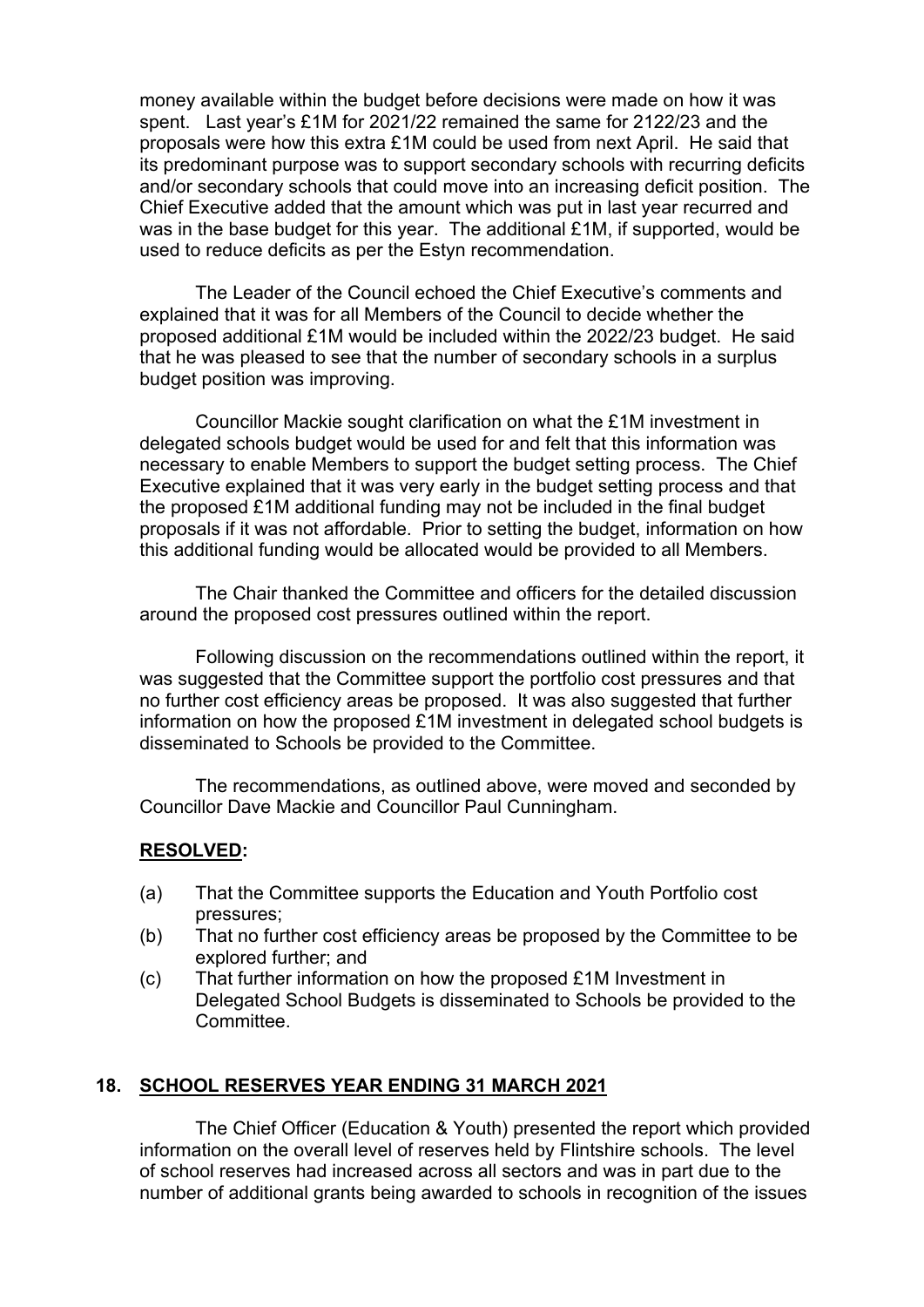caused by the pandemic. These grants were awarded at a late stage during the financial year and inflated the level of school reserves.

Councillor Dave Mackie commented on previous discussions around the revised school funding formula and that it should be changed to make it easier to update. He felt the inconsistencies in these secondary school reserves indicated that a review was now required'. He raised concerns around the difference in funding for schools which had similar pupil numbers and suggested that because of this, the funding allocated and total funding available should be reviewed to ensure that there wasn't such a difference in funding in different counties across Wales. The Leader of the Council said that it was not possible compare funding for similar sized schools across different counties in Wales as there could be a number of reasons for the difference. In Flintshire, every secondary school pupil was treated the same except for those with additional needs. He added that a raw data comparison based on pupil numbers would depend on the type of county, with larger schools in urban areas. Smaller rural schools were vital to provide education for pupils in the areas they lived.

The Chief Executive agreed with the Leader comments and advised that the Council's biggest expenditure was on education. Flintshire remained a lower funded Council and if this increased then it would be possible to increase spend per pupil. Despite this, the Council had increased funding where possible with limited resources.

The recommendation, as outlined within the report, was moved and seconded by Councillor Janet Axworthy and Councillor Ian Smith.

#### **RESOLVED:**

That the Committee note the level of school reserves as at the 31<sup>st</sup> March, 2021, as outlined within the report.

#### **19. COVID-19 SCHOOLS OPERATIONAL UPDATE**

The Chief Executive introduced the report which detailed the arrangements for the safe return to schools, as outlined in the revised Welsh Government (WG) Covid-19 Operational Guidance and Local Covid-19 Infection Decision Framework.

The Senior Manager (School Improvement) reported that the Education Minister had advised all schools at the end of the summer term that the guiding principle for September was that they should operate as normally as possible including the provision of free breakfast and after school clubs, extracurricular activities and practical subjects. The detailed operational guidance for schools had been slimmed down and was being replaced by a Local Covid-19 Infection Decision Framework. The Framework enabled interventions to be tailored to the level of local risk and schools were expected to transition to this new Framework by 20 September, 2021.

All Flintshire schools opened successfully at the start of the new academic year with schools continuing to have detailed risk assessments in place to ensure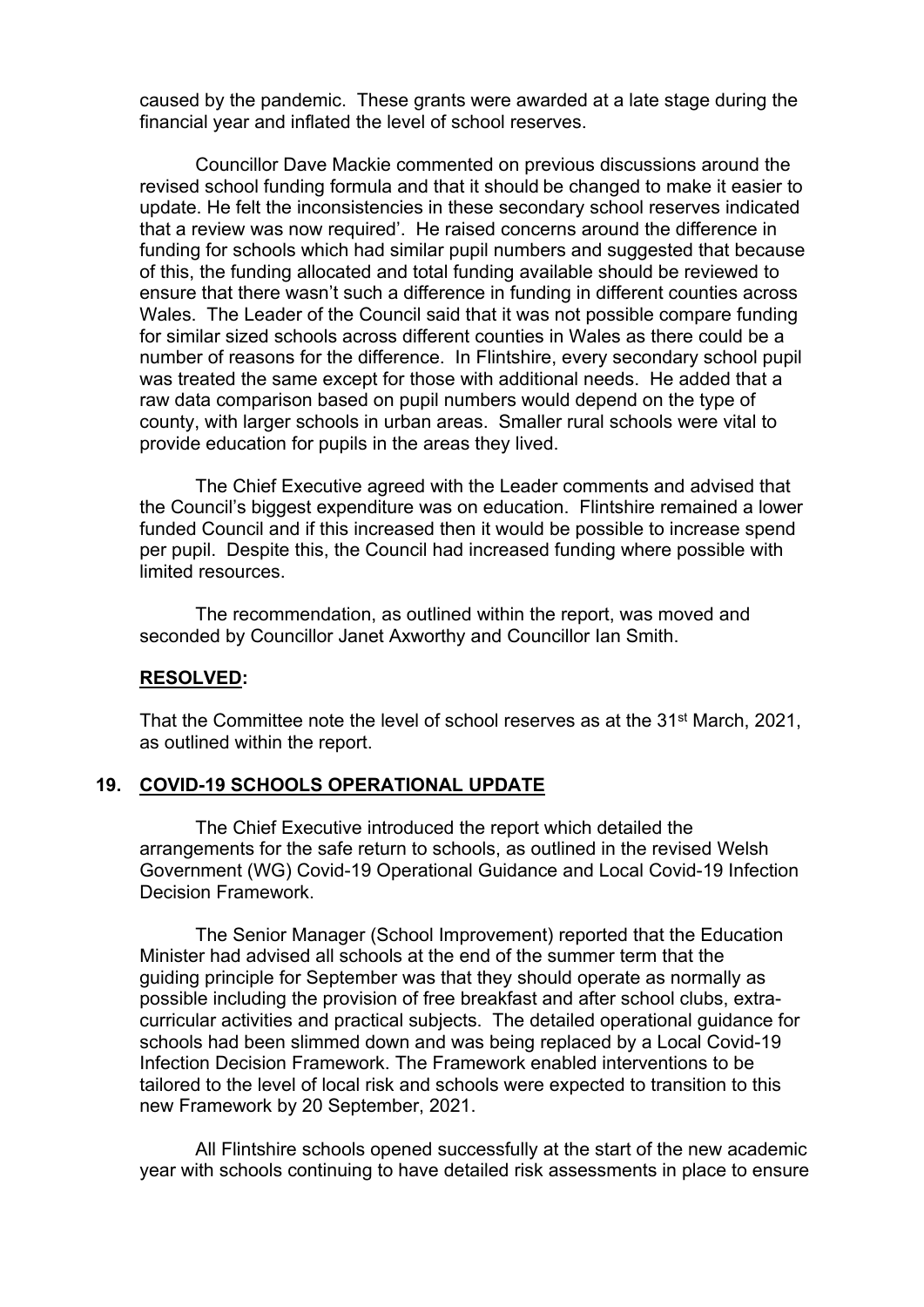a suitable hierarchy of controls. These were now being amended to align with the new Framework.

The Chair welcomed the comments made by the Chief Officer (Education & Youth) at a recent Recovery Committee meeting around the low number of teaching and ancillary staff absences, which had been positive. He said that he had been apprehensive of pupils returning to school but was pleased that the term had started positively.

Councillor Dave Mackie suggested that the Committee show its appreciation of the school leadership, which had enabled pupils to return to schools safely. He commented on schools taking a more lenient approach in order to support learners during the pandemic but felt that moving forward, schools had to re-install discipline in a nurturing way and support parents to ensure this happened. The Facilitator confirmed that during the next meeting, the Committee would be provided with a verbal update on the impact the pandemic had had on young people specifically on their health and well-being and their ability to engage with learning.

The Senior Manager (Inclusion and Progression) responded to the comments made by Councillor Mackie and outlined that schools had worked extremely hard to keep parents informed on current Covid-19 restrictions in schools. Reassurances on the measures placed in schools were also provided to parents. The council's wider services had also worked to keep parents updated on processes, providing advice on benefits and support accessing IT across the Council Services.

Councillor Gladys Healey referred to the pressures on children and young people which now included vaccination with the proposals to vaccinate children 12 years and over. As pupils were now able to provide their own consent was this adding to their pressures. In response, the Chief Executive said that this was an ethical question balancing this with the Human Rights Act and Children's Legal Rights. His understanding was that it would be vaccinators or GPs who would decide if a pupil was able to give consent. This was beyond the Council's control.

In response to Councillor Mackie's comments, Councillor Gladys Healey suggested that a letter be written to all Schools by the Chair, on behalf of the Committee, thanking them for their hard work in ensuring pupils returned to school safely. This suggestion was supported by the Committee.

The recommendation, as outlined within the report, was moved and seconded by Councillor Bob Connah and Councillor Martin White.

#### **RESOLVED:**

That the Committee note the arrangements for the safe return to schools as outlined in the revised Welsh Government Covid-19 Operational Guidance and Local Covid-19 Infection Decision Framework.